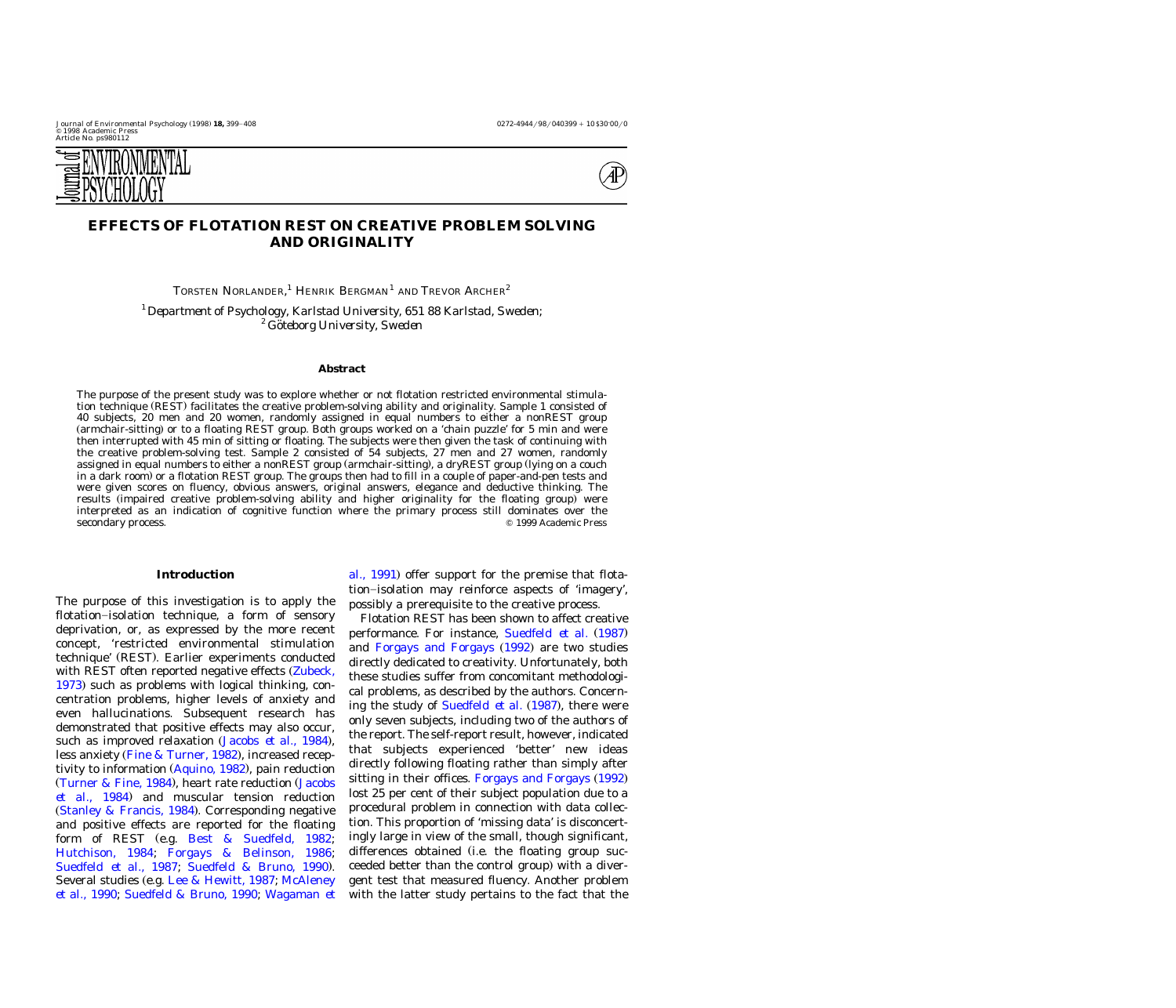authors allowed their subjects to, amongst other things, work with a difficult convergent problem, a so-called 'brain-teaser', during the ongoing isolation. The risk with this procedure is that these subjects, due to this mental activity, were preoccupied with largely irrelevant 'analytical' stimuli, thereby being retained within the secondary process. This situation presupposes a radically different experimental set-up to that ordinarily considered during flotation REST.

The capacity of alcohol intake to alter the balance between the primary and secondary processes (Norlander, 1997) may result in both positive and negative effects for the creative process, as for example heightened originality during intoxication (Hajcak, 1976; Norlander & Gustafson, 1998) or directly after intoxication (Norlander & [Gustafson,](#page-8-0) [1996](#page-8-0)), improved restitution ([Gustafson](#page-8-0) [Norlander,](#page-8-0) 1995), decreased deductive ability (Gustafson & Norlander, 1994), less persistent effort (Gustafson & Norlander, 1994), a deterioration in flexibility (Norlander & Gustafson, 1998) and, thereby, a deterioration in problem-solving ability (Hajcak, 1976). Further, a decrease in handicraft-efficiency has been observed ([Norlander](#page-8-0)  $\&$ [Gustafson,](#page-8-0) 1997). One interesting question in this context would then be whether or not there exists other more suitable techniques, rather than alcohol use, in order to induce the 'shifts of balance', or other combinations, between the primary and secondary processes. These processes may be described as follows: the primary process involves autistic, free-associative and analogical thinking, referring to fantasy, reverie and 'day-dreaming', whereas the secondary process involves the abstract, reality-oriented thought of daily consciousness (Martindale & Dailey, 1996). Several established techniques for inducing 'shifts' ([Larsson,](#page-8-0) 1987*a*; [Larsson](#page-8-0) & Starrin, 1988; [Setterlind,](#page-9-0) 1990) are available: hypnosis, neuromuscular relaxation, autogenic training, meditation, biofeedback-training, etc. Another effective technique, given the right circumstances, has been found to be long-distance running/jogging (Larsson, 1987*b*). One problem with the different forms of relaxation exercises remains the complication that those individuals most in need of this training have the most serious problems in relaxing. Consequently, these individuals have problems initiating and/or maintaining the exercises (Maslach, 1988). The 'floating-technique' may have potential as a successful application since it is claimed to produce an immediate and deep relaxation.

The purpose of the present study is to explore whether or not flotation REST facilitates the creative problem-solving ability and originality. The expected ability of this procedure to weaken the secondary process thereby allowing the primary process to remain undisturbed should produce a similar result to that observed under the influence of alcohol, i.e. the creative problem-solving ability (mainly secondary process-oriented) should deteriorate whereas originality (mainly primary processoriented) should be reinforced. Further, as a control factor, the Logical Deductive Test (secondary process-orientation) should also deteriorate with flota-tion. The 'cheap necklace problem' ([Silveira,](#page-9-0) 1971; [Best,](#page-8-0) 1995) was applied as a measure of creative problem-solving ability. The type of creativity that different versions of 'chain puzzles' (where the idea is to cut and weld a minimum number of links in order to create different patterns) measure is usually defined as 'adaptive flexibility' (Guilford, 1967). Such tests involve a large amount of 'trial and error': 'Failing in one attempt, E must revise his tactics and attempt another approach. If he is too firmly set on one approach, he is handicapped in doing the test'  $(Guilford, 1967, p. 152)$ . In order to solve a chain puzzle, a large proportion of logical thought is required; this would not be sufficient if one lacked the ability to view the problem from an alternative perspective, i.e. an 'intuitive leap'  $(Guilford, 1967)$ . Thus, different versions of chain puzzle creative problem-solving tests offer different estimations regarding the dimensions of ability. As a measure of originality, a technique involving the production, by each subject, of as many associations pertaining to various series of events was assigned. Originality is defined as the 'ability to produce responses that are statistically rare in the population' (Guilford, 1967, p. 154). As a control condition, a deductive test, derived from [Holmquist](#page-8-0) (1974), was applied as a measure of logical-deductive thought.

# **Method**

# *Experiment 1*

*Subjects.* Forty subjects (20 men and 20 women) were recruited at the University of Orebro. The mean age was 22 $\cdot$ 03 years (s.p. = 3 $\cdot$ 23 years, range  $= 19$  to 31), and all were Swedish born. Subjects were randomly assigned in equal numbers (10 men and 10 women) to either 'non $REST$ ' (group 1) or to 'flotationREST' (group 2). There were no (ANOVA)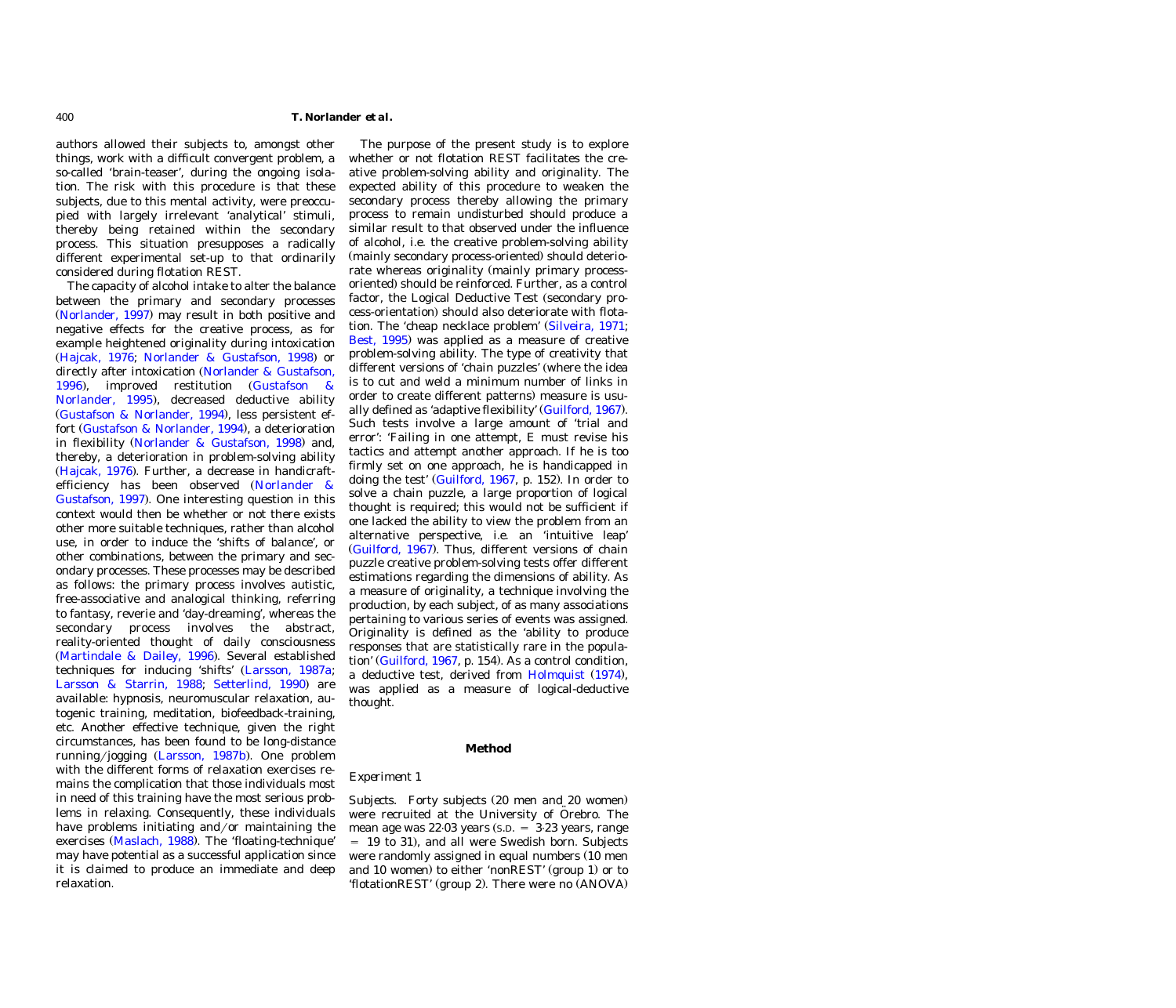significant differences  $(p>0.1)$  between groups with regard to age, weight or resting pulse (taken at home by the subjects themselves, both in sitting and lying down positions). There were no significant differences (Mann-Whitney *U* Test) between groups with regard to civil status, consumption of alcohol, breakfast and luncheon habits, amount of training, health status, cultural background, use of tobacco, interest in sports or level of education  $(p > 0.07)$ . There was, however, a significant difference (Mann-Whitney *U* Test) between groups with regard to their background growing up conditions  $\frac{p}{p}$  < 0.01); subjects in the control group had a more provincial background compared to the floating group.

*Design.* The control group (group 1) worked on a creative problem for 5 min and then reclined in an armchair for 45 min during which time they were allowed to read magazines which were laid out for them (sitting). Finally they were allowed to continue working on the creative problem either until they had solved the problem or until 30 min  $(5 \text{ min})$ before sitting and 25 min after sitting) had passed. Subjects in the control group had a 'pre-sitting' with the pulse-measuring instrument about 1 week before the designated time for the experiment. No psychological testing was conducted at this point.

The floating group (group 2) worked on the same creative problem as the control group but after 5 min received a 45 min floating session. Then they were allowed to continue the creative problemsolving (chain puzzle) either until a total of 30 min  $(5 \text{ min}$  before floating and 25 min after floating) had passed or until they had completed the task. To allow the subjects to become accustomed to the floating situation and the pulse-measuring instrument, each was called upon to take a floating session about 1 week before the designated time for the experiment. No psychological testing was conducted at this point.

Subjects who managed to solve the creative problem before sitting-time or floating-time (five men, one woman) were consequently removed from the experiment, having solved the problem before the experimental manipulation. For group  $1$  (the non-REST group) this caused a loss of two subjects and from group 2 (the floating group) four subjects. For the statistical analysis there therefore remained a total of 34 subjects, 18 subjects in the control group  $(eight$  men and ten women) and 16 in the floating group (seven men and nine women). A personality test measuring creative attitude FS ([Holmquist,](#page-8-0) [1986](#page-8-0)) was administered to all subjects. Test results

were converted to stanine scores using a norm table (Holmquist, 1986) created from industrial employees. This gave an opportunity to compare the 34 subjects with a larger population  $(M = 5.15; S.D. =$ 1.16). A two-way ANOVA showed no significant differences between groups  $F(1, 30) = 0.58$ ,  $p = 0.45$  or between sexes  $F(1, 30) = 3.56$ ,  $p = 0.07$ . There was no interaction between groups and sexes  $[ F(1, 30) = 0.03, p = 0.87].$ 

*Instruments.* (1) A floating tank (Pantarei Flytexperten, Stockholm) measuring 2400 mm  $\times$  1260  $mm \times$  950 mm was used. Water depth varied between 200-300 mm due to evaporation, and the volume of water was 1 cubic meter. The floating tank was insulated on the inside so as to maintain a constant temperature and to isolate the subject from sound and sight. The water temperature was maintained at 34.2°C. Ambient (air) temperature was the same as the water temperature to minimize sense sensation. The water was saturated with magnesium sulfate in order to maintain a salt concentration of  $1.3 \text{ g/cm}^3$ .

(2) A pulse-measuring instrument (polar Sport tester) was used throughout the entire duration of the experiment to measure subjects' heart rate. It consisted of an electrode belt fastened over the chest by a wide rubber band and functioned as a radio-transmitter. The receiver was a clock which received and stored the information. Both the receiver and the transmitter were watertight to a depth of 1 atmosphere. To reduce disturbance between the receiver and the transmitter in the salt water, the receiver was fastened to the electrode belt. The information stored in the  $clock/receiver$  was then entered into a PC computer. The subjects' pulse was registered every 60 s.

 $(3)$  FS—change and stability ([Holmquist,](#page-8-0) 1986). A test measuring attitude to change and stability, and which correlates strongly with several creativity tests, was administered to all subjects at the beginning of the experiment, i.e. before the manipulation.

 $(4)$  Silveira's 'cheap necklace problem' ([Silveira,](#page-9-0) [1971;](#page-9-0) [Best,](#page-8-0) 1995) was administered to test creative problem-solving ability. From four small chains with three links in each chain, the subject is required, by opening and closing the links, to build a circle of chains which costs no more than 15 crowns. To open a link costs 2 crowns and to close a link costs 3 crowns. In order to help the subjects to further visualize the problem, they had the possibility of borrowing a box containing 1 crown coins. The subjects had two separate opportunities to work on the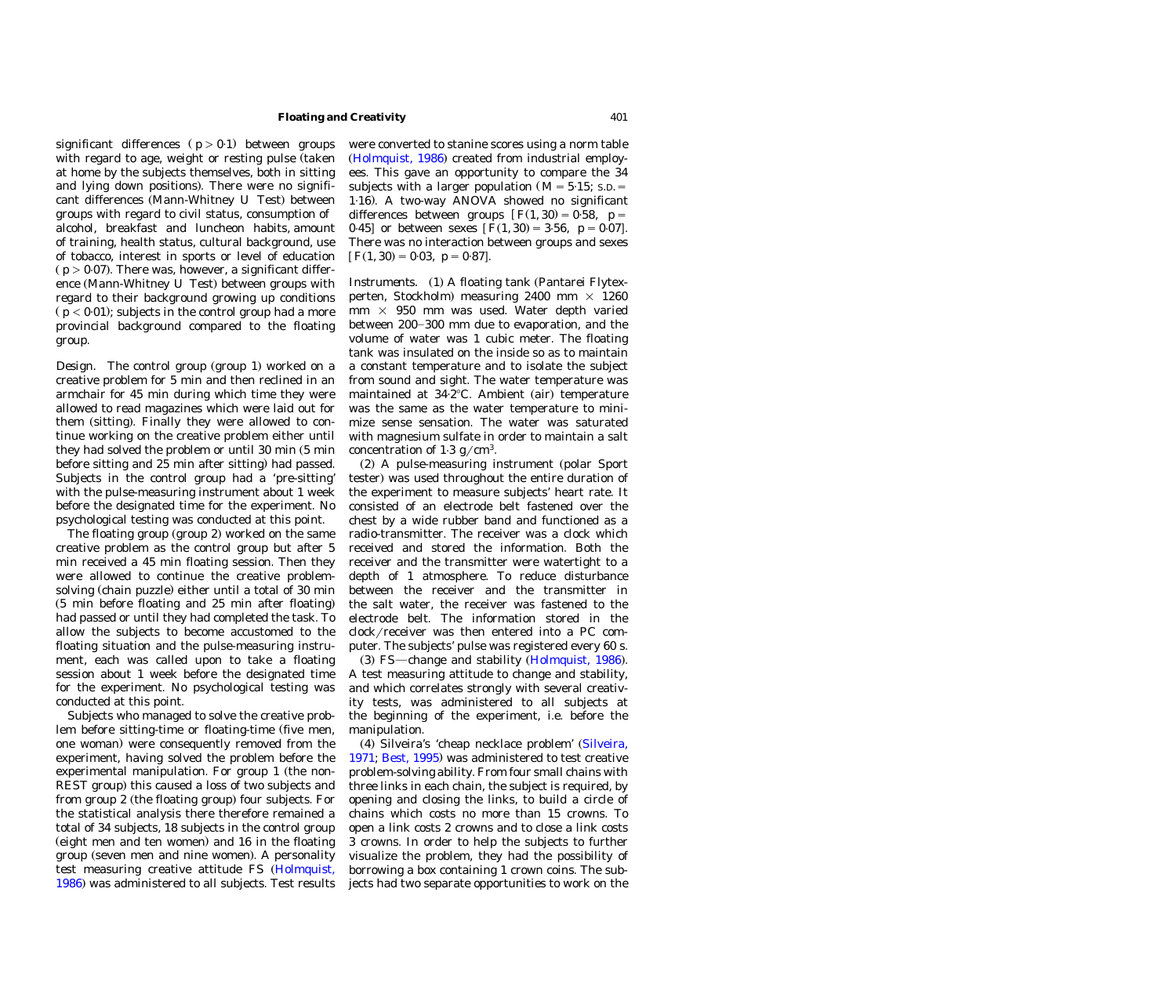problem. At the first opportunity they were allowed to work for 5 min only, after which the subject was interrupted. At the second opportunity the subjects were allowed to work, if needed, for 25 min, at the conclusion of which the experiment was terminated.

*Procedure.* Directly on arrival, subjects were informed that they could terminate the experiment at any time, for any reason. Thereafter, the subjects were instructed to put on the pulse-measuring instrument. Subjects belonging to the floating group were instructed to change into their swimming costumes and a bathrobe before the experiment was started. Then, the subjects were informed of the proceedings for the next 100 min, i.e. first, they were required to solve a problem for 5 min, then sit for 45 min (nonREST group) or float for 45 min (flotation REST group), and finally to solve a further problem within a short time period.

The instructions were then given for the cheap necklace problem as follows: 'In front of you are four small chains each consisting of three links. It costs 2 crowns to open a link and 3 crowns to close a link. All the links are closed at the beginning of the test. Your task is to connect all 12 links into one continuous circle, or if you so wish into a necklace, at a total price of no more than 15 crowns. If you think it may help, you may deduct and add coins from the box while you work with the task.'

After 5 min, the subjects were interrupted from the problem-solving task. Subjects belonging to the nonREST group were instructed to sit in an armchair and read the magazines laid out or any literature they may have brought with them, for a duration of 45 min. Subjects belonging to the flotation REST group were instructed to visit the bathroom and then take a shower. Furthermore, they were instructed to thoroughly dry their faces so as to avoid irritating droplets of water that might disturb their relaxation in the tank. To avoid the possibility that the subjects may be thinking about the creative problem-solving assignment while floating, they were given relaxation instructions according to Benson  $(Benson, 1975, p. 159-163)$ . The subject was then informed of how to remove the cover and how to climb in and out of the tank. So as not to be disturbed by the water and to further eliminate sounds, wax plugs were inserted into the subjects' ears. Thereafter, the subject entered the tank.

After 45 min sitting (in the armchair) or floating (in the tank) subjects were allowed to leave the armchair or tank, respectively, and were given the task of continuing with Silveira's cheap necklace problem. The time to solve the problem was noted. If the subject had not solved the problem within 25 min (after the break) the experiment was terminated. A manipulation check after completion of the experiment was conducted to control whether or not the subject had consciously thought about the experiment while sitting or floating. Subjects were asked if they had considered the problem and, if so, how many times, and the answer was written down.

# *Experiment 2*

*Subjects.* Fifty-four subjects (27 men and 27 women) were recruited at the University of Örebro. The mean age was  $23.24$  years  $(S.D. = 3.50$  years, range  $=19$  to 33), and all were Swedish born. Subjects were randomly assigned in equal numbers (nine men and nine women) to either a 'nonREST' group (group 1), a 'dryREST' group (group 2) and a 'flotationREST' group (group 3). There were no significant differences (one-way ANOVA) between groups with regard to age, height or weight  $(p >$ 0. 18., but there was a significant group difference with regard to how many academic terms the sub jects had attended at the university  $F(2,53) = 6.62$ ,  $p < 0.01$ . A *post hoc* test (Scheffe's) showed that group 3  $(M = 4.61, S.D. = 2.12)$  differed from both group 2 ( $M = 2.22$ , s.p. = 2.65) and group 1 ( $M =$  $2.17$ , s.d. =  $2.09$ ). There were no significant differences (Kruskal-Wallis) between groups with regard to consumption of alcohol, breakfast and luncheon habits, amount of training, health status, cultural background, growing up conditions, use of tobacco, interest in sports or education  $(p > 0.26)$ , but there was a significant difference with regard to civil status ( $p = 0.02$ ) where group 3 (mean rank  $= 20.5$ ) differed from group 2 (mean rank  $=31$ ) and group 1  $(mean rank = 31)$ . Group 3 consisted of more singles compared to the other two groups. A test was administered to all subjects to provide more background information. The test measured prevailing attitude to creativity with respect to change and stability, namely the FS (change and stability) test (Holmquist, 1986). A two-way ANOVA indicated no differences between groups  $p = 0.51$  and no differences between sexes  $(p = 0.42)$ . The FS scoring results were transformed into stanine following a norm from industrial employees, both workers and officials (Holmquist, 1986), thereby making possible a comparison to a broader population  $(M = 4.7)$ ,  $s.p. = 1.59.$ 

*Design.* The flotation REST group (group 3) received a 45 min floating session, after which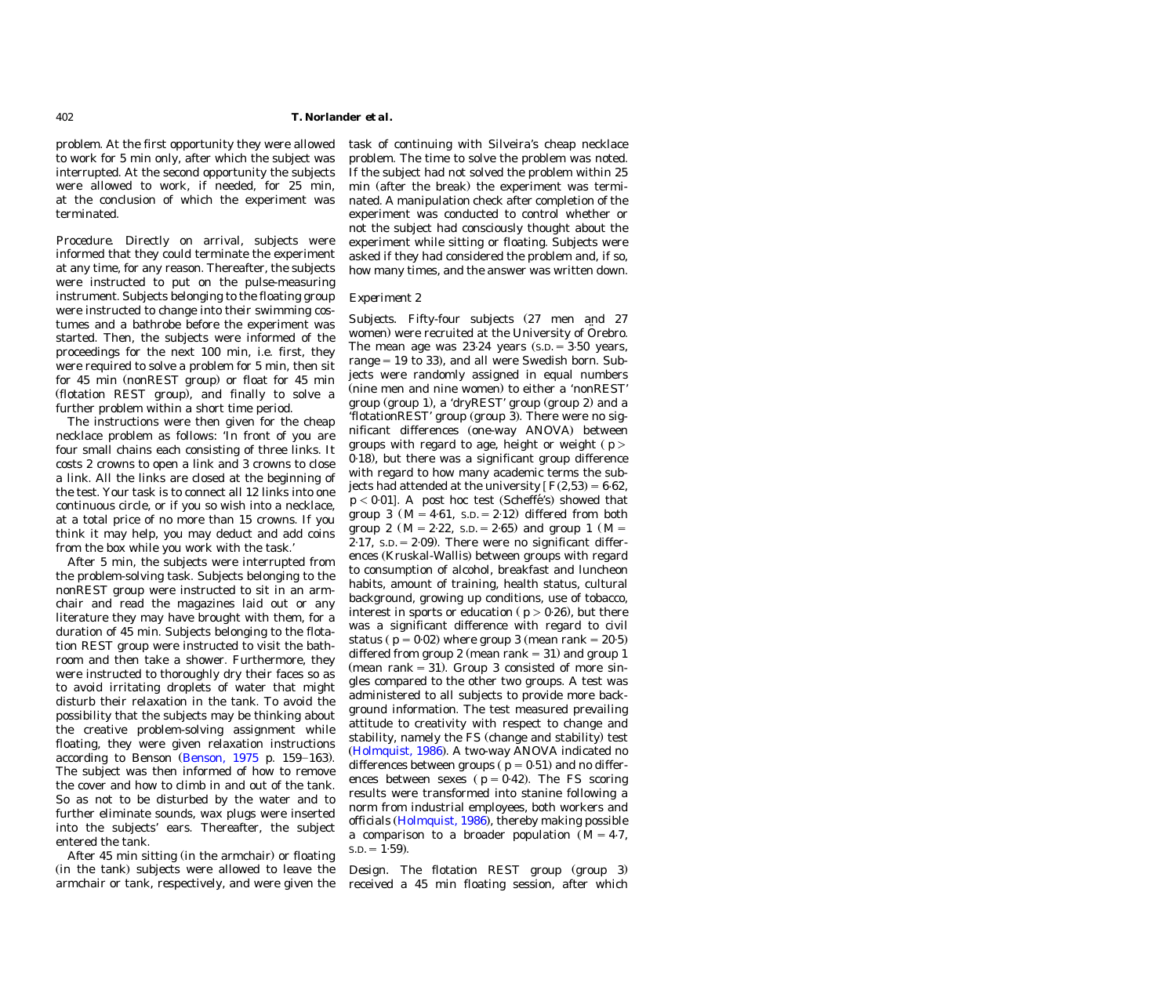they were instructed to conclude three psychological paper-and-pen tests. To accustom the subjects to the floating situation they were instructed to partake of four floating sessions before the designated time for the experiment.

The dry REST group (group 2) received exactly the same treatment as group 3 before and during the experiment, but instead of floating they spent 45 min resting on a couch in a light- and soundproofed chamber. The nonREST group  $(group 1)$ received exactly the same treatment as group 3 before and during the experiment, but instead of floating they sat in an armchair for 45 min and were allowed to read magazines which were laid out for them (sitting).

*Instruments.* (1) A floating tank (Pantarei Flytexperten, Stockholm) with measurements  $2400\times1260\times950$  mm was used. Water depth varied between 200-300 mm according to evaporation, and the volume of water was 1 cubic meter. The floating tank was insulated on the inside so as to maintain a constant temperature and to isolate the subject from sound and sight (see above). Water and air temperature were maintained at  $34.2^{\circ}$ C, as for experiment 1. Magnesium sulfate saturation was maintained at a concentration of  $1.3 \text{ g/cm}^3$ , as above.

 $(2)$  The FS change and stability test ([Holmquist,](#page-8-0) [1986](#page-8-0)) used to measure attitude to change and stability, and correlates strongly with several creativity tests, was administered to all subjects at the beginning of the experiment, i.e. before the flotation manipulation.

 $(3)$  The Syllogisms I test (Holmquist, 1974) measures logical and deductive thinking ability. It consists of 21 items demanding a quantitative type of deduction reasoning (e.g. Tom is taller than John. John is smaller than Bill. Is John taller than Tom?. Time was limited to 5.5 min and the number of correct answers were registered.

 $(4)$  The FREGO test (Holmquist, 1973) is a questionnaire which has been constructed for measuring the variable 'preconscious activity'. It is a translation from the North American Preconscious Activity Scale (Holland & Barid, 1968). The reasoning behind the test is that high 'preconscious' activity stimulates new and unusual associations. The FREGO test consisted of 36 items to which the subject assigned 'yes' or 'no' answers to statements (e.g. I would rather be a politician than a scientist).

 $(5)$  Finally, each subject was asked to produce as many consequences as possible to six dramatic

events, all with some connection to the Nordic situation (e.g. 'What would happen if there suddenly was a new ice age in North Europe?'). Time was limited to 2 min per item, giving a total of 12 min. The fluency score was obtained through a simple summation of all the responses, excluding all iterations. A panel of judges (consisting of two high school teachers) was formed to assess responses as being either obvious or original on the basis of quality. In addition, each judge was required to determine from the responses of each subject that which was considered most elegant and to adjudge this on a ten-point scale. In the event of a lack of any response being considered elegant, the subject was assigned no points. 'Obvious' was defined as a high frequency response, 'original' as a rare response in large populations and 'elegance' as 'an object/enterprise achieves elegance when two or more apparently opposing components are combined to one harmonious unit. The greater the initial opposition between the components involved the more elegant the solution or 'end-point' is experienced' (Norlander, 1997, p. 9).

*Procedure.* Directly on arrival at the laboratory the subject was informed that they could terminate the experiment at any time, for any reason. If the subject belonged to the floating group  $s/he$  was instructed to change into her/his swimming costume and a bathrobe before the experiment was started. The subject then completed the FS test and filled out a questionnaire about their background. If the subject belonged to the nonREST group  $s/h$ e was instructed to sit in an armchair and read the magazines laid out, or any literature they had brought with them, for a duration of 45 min. If the subject belonged to the dry REST group  $s$ /he was given relaxation instructions according to [Benson](#page-8-0)  $(1975 \text{ p. } 159-163)$  and the instruction to practise these exercises while relaxing on the pallet. Each subject was given wax ear plugs to place in her/his ears. After this, the door was closed and the subject left alone in the darkened chamber. Finally, if the subject belonged to the flotation REST group  $s/h$ e was instructed to visit the bathroom and then take a shower. Furthermore  $s/he$  was instructed to thoroughly dry her/his face so as to avoid irritating droplets of water that might have disturbed relaxation in the tank. Thereafter the subject was given relaxation instructions according to [Benson](#page-8-0)  $(1975 \text{ p. } 159-163)$  and the instruction to practise these exercises during floating. So as not to be disturbed by the water and to further eliminate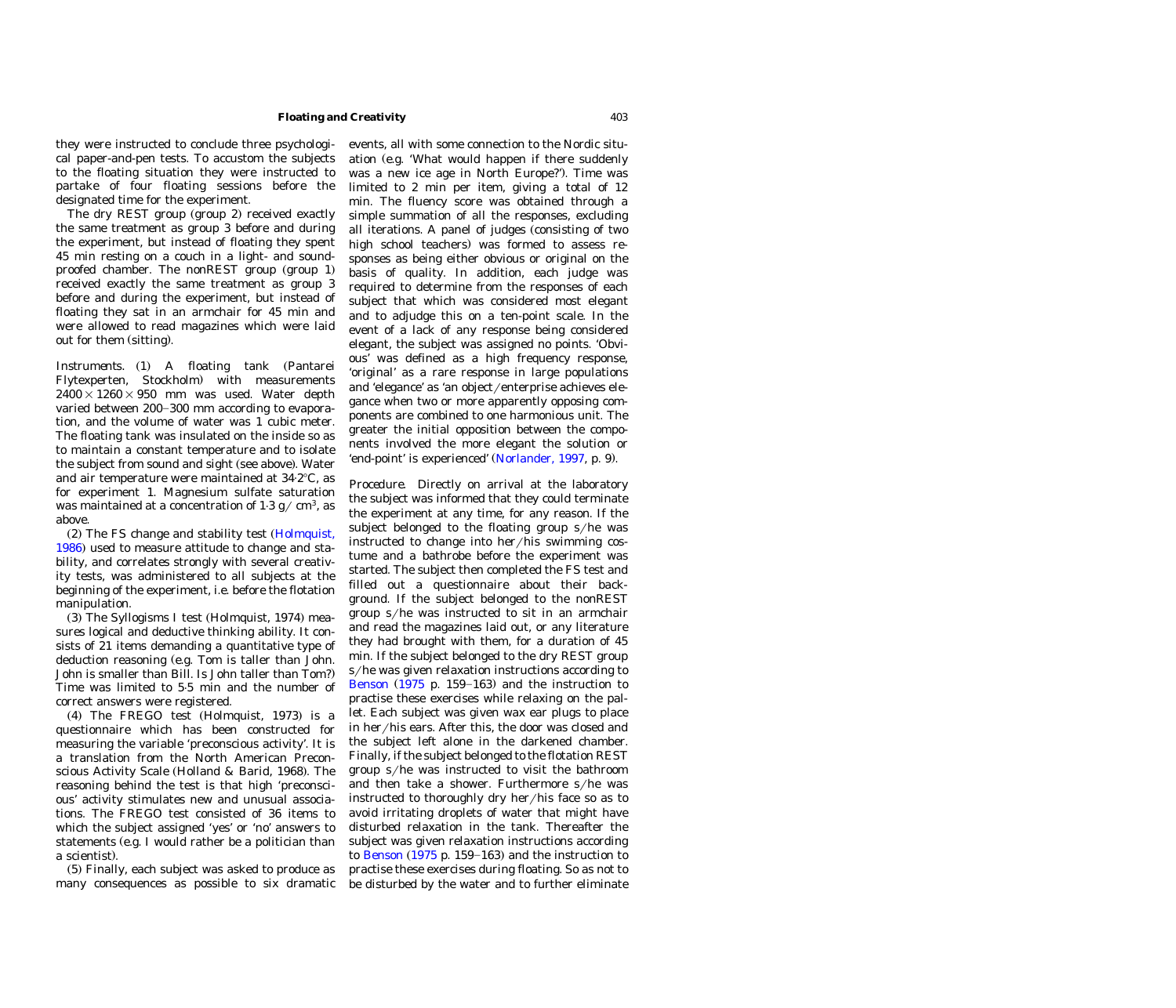TABLE 1 *Means and standard deviations (S.D.) of test time for group* (*nonREST*, *floating*) and *gender* (*men, women*) *conditions*

|           | Group 1 NonREST |         | Group 2 Floating |       |  |
|-----------|-----------------|---------|------------------|-------|--|
|           | Men             | Women   | Men              | Women |  |
| Test time |                 |         |                  |       |  |
| Mean      | 20.26           | $21-60$ | 29.93            | 24.85 |  |
| S.D.      | $10-69$         | 10.26   | 0.19             | 7.53  |  |

sounds, wax plugs were inserted into the subject's ears. The subject then entered the tank.

After 45 min of nonREST, dry REST or flotation REST, the subject had to complete the FREGO and Syllogisms I tests and the six-item dramatic events test. The order of these tests was randomized.

#### **Results**

#### *First sample*

*Test time.* A two-way ANOVA showed a significant difference between groups  $[F(1, 30) = 4.75, p = 0.04]$ , with the floating group using more of the available test time  $(M = 27.07, s.D. = 6.08)$  than the control group  $(M = 21.00, S.D. = 10.16)$ . There were no differences between sexes ( $p > 0.53$ ), neither was there any interaction between group and sex  $(p =$ 0. 28, for means and standard deviations, see Table 1).

*Hits and misses.* The number of correct reported solutions within the given test time (hits) was noted, as well as the number of incorrect solutions (misses). Results showed that group 1 (control group), had nine hits and nine misses. Group 2 (floating group) had 6 hits and 10 misses. A Mann-Whitney *U* Test showed no significant differences between groups  $(p = 0.47)$  or between sexes  $(p = 0.47)$ .

*Pulse measurements.* During the entire experiment pulses were registered from subjects both in the control and floating groups. To simplify further statistical analysis the registered pulse values were reduced to the following eight categories:  $(1)-(4)$ mean pulse rate, standard deviation for pulse rate values, highest pulse rate value, and lowest pulse rate value, respectively, for (1) sitting and floating,  $(2)$  during sitting and floating,  $(3)$  during sitting/floating,  $(4)$  during sitting respective floating,  $(5)-(8)$  mean pulse rate, standard deviation for the mean pulse rate, highest pulse rate value, and lowest pulse rate value when the cheap necklace problem was resumed. A MANOVA (Pillais) with

the eight catagories as dependent variables and group and sex as the independent variables showed no significant differences for the eight categories with regard to group ( $p > 0.09$ ), sex ( $p = 0.5$ ), or the interaction between groups or sex  $p = 0.78$ . There was a significant difference (Wilcoxon Matched-Pairs) between the pulse while sitting/floating and the pulse when the problem had been resumed  $(p = 0.02)$ . Further analysis (Wilcoxon Matched-Pairs) showed no difference for group 1 ( $p = 0.81$ ), but there was a difference for group 2  $(p < 0.01)$ . The pulse mean for group 1 during sitting was  $67.79$  (s.p.  $= 8.81$ ) and for group 2 during floating was  $66.44$  (s.p.  $= 10.26$ ). The pulse mean during the resumed work in group 1 was 69.34  $(S.D. = 9.44)$  and in group 2 it was 73.68  $(S.D. = 9.44).$ 

Correlation analysis (Pearson's *r*) showed a negative correlation  $(r = -0.50, p = 0.008)$  between test time and the subjects' standard deviation for mean pulse rate during the resumed work on the problem, indicating that the less time used, the higher the standard deviation. Further analysis (Pearson's *r*) showed a stronger negative correlation between test time and the standard deviation for the mean pulse rate during work in group 1  $(r = -0.72, p = 0.005)$ , but no significant correlation for group 2 ( $r = -0.38$ ,  $p = 0.33$ ).

*Manipulation control.* Subjects were instructed to report how often during floating/sitting they had consciously thought about the necklace problem. Of the subjects in the control group ten reported that they had not thought about the problem whatsoever, while eight reported having once thought about the problem. Of the subjects in the floating group, six reported not having thought about the problem, while ten reported having once thought about the problem. A Mann-Whitney *U* Test showed no differences between groups  $(p > 0.29)$  regarding the amount of conscious thought on the problem during floating/sitting.

# *Second sample*

*Interjudge reliabilities.* With regard to fluency, obvious, original and elegance, the correlation statistics (Pearsons' *r*) showed significant ( $p < 0.05$ ) values between the scores given by the two judges: fluency  $(r = 0.99, p < 0.01)$ , obvious  $(r = 0.85, p <$ 0.01), original (*r* = 0.40, *p* < 0.01), elegance (*r* = 0.57,  $p < 0.01$ ). With this background analysis it was determined as meaningful to summate the judges scoring on the four variables for further statistical analysis.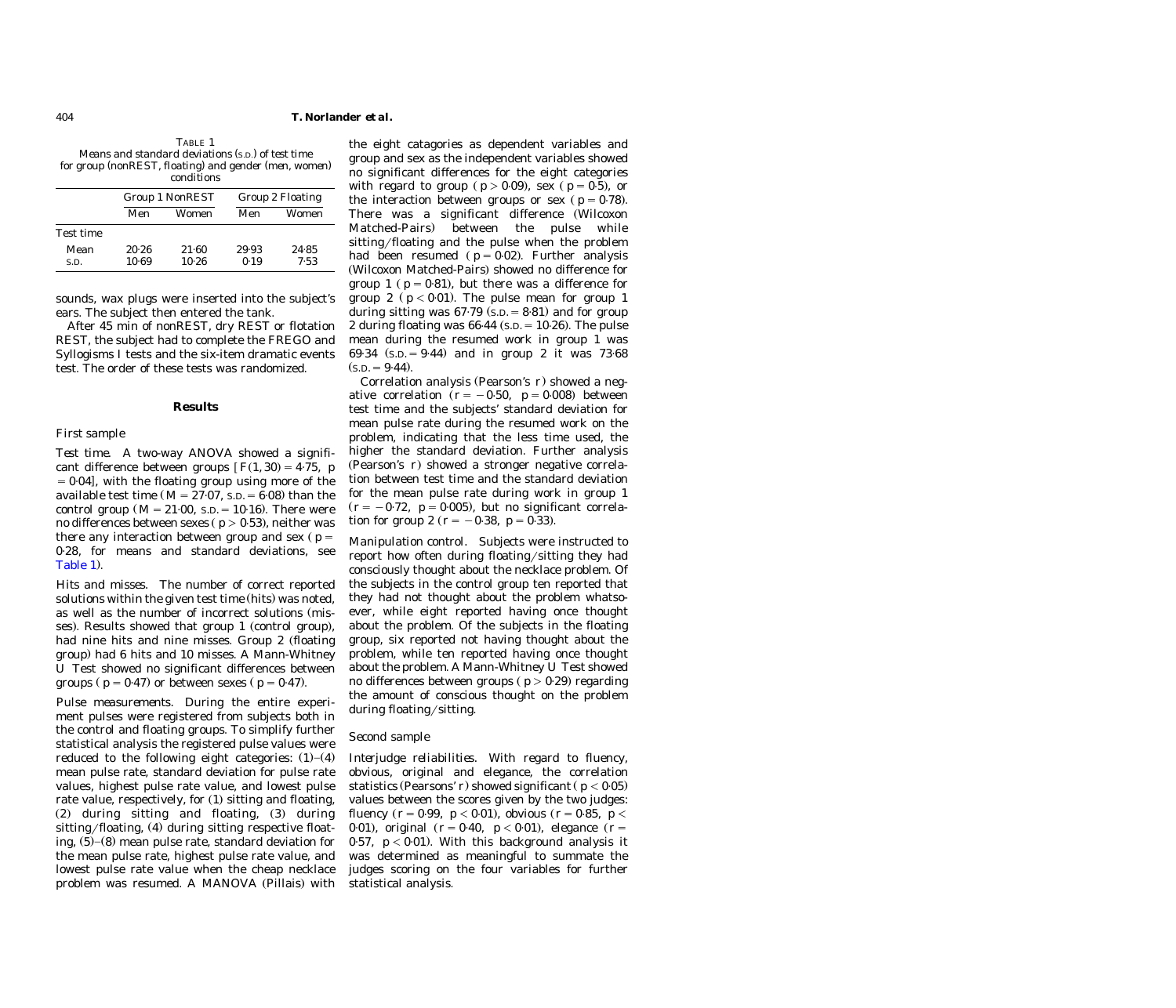*Dependent variables.* A Pillais' MANOVA  $(3 \times 2)$ factorial design) was performed with group and sex as independent variables and the scores from the FREGO and Syllogisms I tests together with the averaged scores from the two judges on 'fluency', 'obvious' 'original' and 'elegance' as dependent variables. The analysis showed no interaction between group and sex  $(p = 0.5)$  and no significant difference with regard to sex ( $p = 0.61$ ), but there was a significant group difference  $(p = 0.04)$ . An ANCOVA controlling for the differences in the number of terms the subjects had attended at the university yielded no other significant indications. Described below are the results for each dependent variable from the univariate *F*-tests with regard to group and sex (there was no interaction effect between group and sex, for means and standard deviations, see Table 2). (1) Fluency. Univariate *F*-tests showed no significant difference between groups  $(p = 0.63)$  and no difference with regard to sex  $\hat{p}$  = 0.86). (2) Obvious. Univariate *F*-tests showed no significant difference between groups  $p = 0.92$ and no difference with regard to sex  $(p = 0.96)$ . (3) Original. Univariate *F*-tests showed a significant difference between groups  $[F(2,48) = 4.11, p = 0.02]$ but no difference with regard to sex  $p = 0.33$ . A *post hoc* test (Scheffe's) showed that group 3  $(M =$ 

8.53,  $S.D. = 3.48$ ) had higher scores on originality compared to group 1  $(M = 5.64, S.D. = 2.98)$  but not to group 2 ( $M = 7.33$ , s.p.  $= 2.57$ ). (4) Elegance. Univariate *F*-tests showed no significant difference between groups ( $p = 0.48$ ) and no difference with regard to sex  $(p = 0.70)$ . (5) FREGO. Univariate *F*-tests showed no significant difference between groups  $(p = 0.92)$  and no difference with regard to sex (p = 0.84). (6) Syllogisms I. Univariate *F*-tests showed no significant difference between groups  $[F(2, 48) = 2.43, p = 0.09]$  and no difference with regard to sex ( $p = 0.86$ ). Even though there was no significant group difference, a slight tendency towards a trend could be observed: group  $1 \ (M=$ 14.67, s.p. = 5.60), group 2 ( $M = 13$ , s.p. = 4.86) and group 3  $(M = 11, S.D. = 4.43)$ .

#### **Discussion**

The present study produced three main results:

 $(1)$  subjects in the floating group in the first experiment used more test time (latency) than the nonREST group;

 $(2)$  the shorter the test time latency by the sub-

| Type of scores | <b>Group 1 NonREST</b> |               | <b>Group 2 DryREST</b> | <b>Group 3 Floating</b> |               |               |
|----------------|------------------------|---------------|------------------------|-------------------------|---------------|---------------|
|                | Men                    | Women         | Men                    | Women                   | Men           | Women         |
| <b>Fluency</b> |                        |               |                        |                         |               |               |
| Mean           | 29.95                  | 30.44         | 32.37                  | 31.90                   | 33.78         | 32.39         |
| S.D.           | 10.57                  | 5.88          | 7.09                   | 7.50                    | 11.64         | 10.18         |
| <b>Obvious</b> |                        |               |                        |                         |               |               |
| Mean<br>S.D.   | 23.95<br>8.26          | 25.25<br>4.17 | 25.75<br>6.77          | 25.10<br>7.02           | 25.00<br>9.18 | 24.04<br>6.29 |
| Original       |                        |               |                        |                         |               |               |
| Mean<br>S.D.   | $6 - 00$<br>3.21       | 5.19<br>2.80  | 8.06<br>2.98           | 6.75<br>2.16            | 8.72<br>2.79  | 8.33<br>4.23  |
| Elegance       |                        |               |                        |                         |               |               |
| Mean<br>S.D.   | 1.30<br>2.35           | 0.44<br>1.24  | 0.94<br>1.74           | 2.45<br>1.99            | 1.44<br>2.51  | 1.44<br>2.17  |
| <b>FREGO</b>   |                        |               |                        |                         |               |               |
| Mean<br>S.D.   | 25.90<br>2.96          | 24.50<br>5.07 | 24.75<br>5.63          | 24.90<br>5.26           | 24.44<br>3.97 | 26.56<br>6.88 |
| Syllogisms     |                        |               |                        |                         |               |               |
| Mean<br>S.D.   | 14.00<br>6.65          | 15.50<br>4.24 | 13.38<br>5.58          | 12.70<br>4.50           | 11.78<br>4.89 | 10.22<br>4.06 |

TABLE 2 *Effects of nonREST, dry REST or flotation REST (see methods) on estimates (mean, S.D.) of fluency,*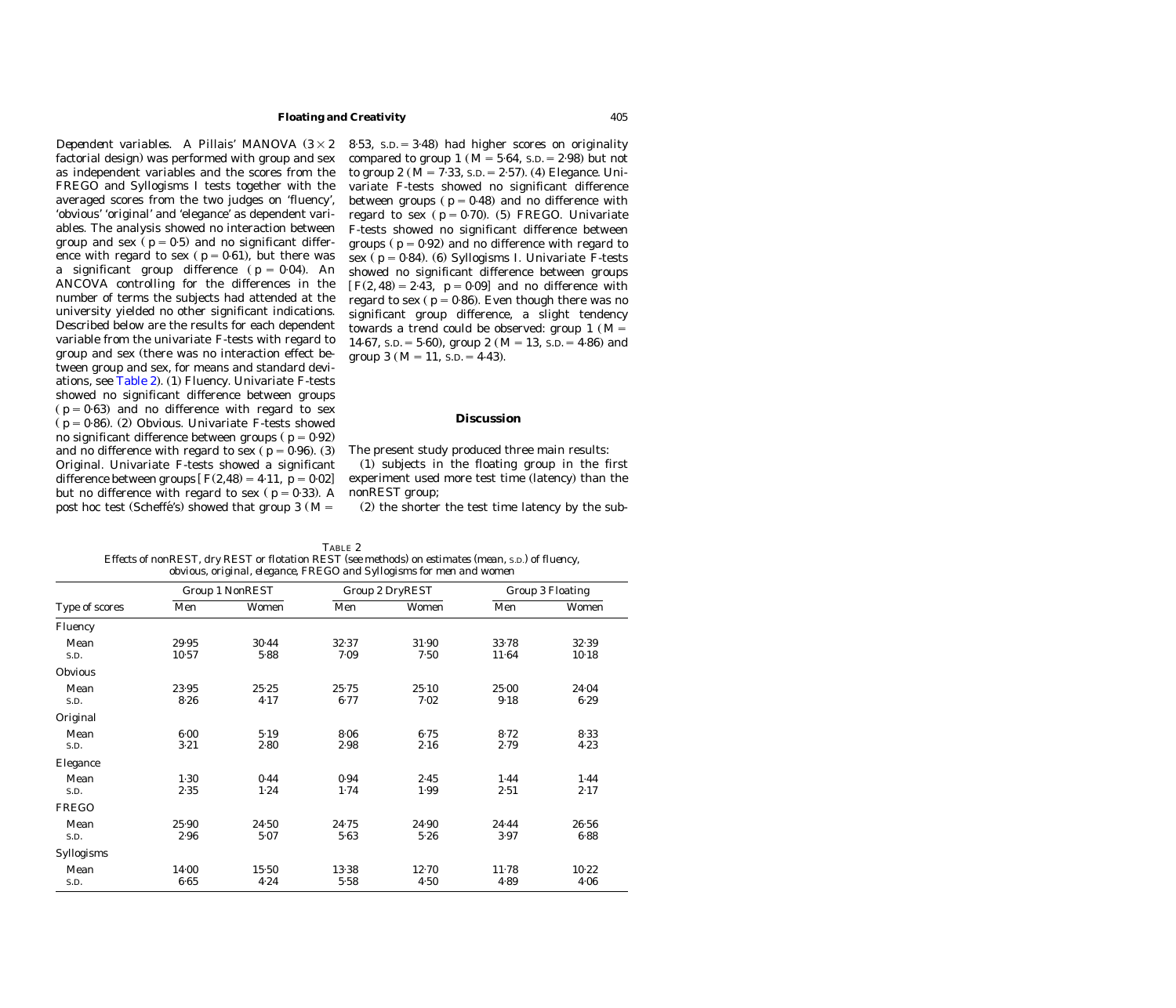jects in the first experiment required for the creative problem-solving test, the greater the heart rate variability;

 $(3)$  in the second experiment, subjects in the floating group were scored as more original in comparison with the dry REST and nonREST control groups.

The finding that results of the floating group from the first experiment were not as high as the control group on the creative problem-solving test seems to indicate that a residual floating effect must be considered, even after the subject has left the immersion tank. This effect may possibly be characterized by cognitive functioning wherein the primary process still dominates over the secondary process and where the ability of making shifts between the two processes appears impaired/ retarded. One support for this suspicion is provided by the second main result of this study which coincides with certain other experiments, e.g. Bowers and Keeling (1971) who found that subjects scoring high on creative tests had greater variance of heart rate compared to those who produced low results. With support of  $L_{\text{accept}}$  (1967), Bowers and Keeling concluded that the greater heart rate variability observed in the more creative subjects indicated that they had rapid cognitive shifts between reality-oriented cognition and more imaginal innerdirected ideation. Following a comprehensive perusal through studies with physiological correlates of creativity,  $\text{Suler} (1980)$  drew the conclusion that 'Creative people should possess an above average ability for shifting between states of low arousal associated with primary process and higher states of arousal characterized by secondary process' (p. 158). It is within reason to suggest that adaptive flexibility, which may be measured with different forms of chain puzzles, demands a higher propensity to cognitive shifts. It seems relevant that the control group, i.e. that producing the best results on the test, provided the highest correlation between shortest test time and greater variance in heart rate.

A third support for the notion of a primary process-dominated floating effect directly after the actual floating is indicated by the third main result in this study, i.e. the subjects in the floating group of the second experiment were scored as more original compared to the dry REST and nonREST groups. To reiterate, it seems as if originality may be connected to the primary process in much the same manner as problem-solving may be connected to the secondary process. On the other hand, the second experiment poses a complex result insofar as deductive ability (secondary process-oriented) was not influenced negatively by the floating procedure, even though one may discern a weak, nonsignificant trend. One possible explanation focuses upon the facilitation of visual imagination through floating. A more abstractly constructed deductive test may have provided a more explicit deterioration. In general, it appears that the balance/combination between primary and secondary processes during a creative problem-solving test or an originality test may be influenced by flotation REST in much the same way as was that obtained for alcohol intoxication (Norlander, 1997).

An important aspect for future studies concerning flotation REST and tests of creativity pertains to the more stringent control of expectancy factors. In this regard, it may be argued that both positive and negative expectations of floating may have some impact upon the results. In none of the three studies directly concerned with floating and creativity, i.e. [Suedfeld](#page-9-0) *et al.* (1987), [Forgays](#page-8-0) and Forgays  $(1992)$  and the present study, has sufficient consideration been made for the putative role of expectancy factors.

Generally, flotation REST experiments maintain only one control group, i.e. an armchair group or a couch group. In the present circumstance we have developed a double-control group design (the DCGdesign) maintaining both a NONREST and a DRY REST condition. This type of design resembles the condition which has been considered in terms of 'double-placebo' and/or 'balanced-placebo' designs now often applied in studies on the effects of alcohol and other drugs on states of consciousness Ž [.](#page-8-0) *cf*. Marlatt *et al*., 1973 .

#### **Acknowledgements**

This study was supported by grants from Adlerbert Research Foundation (ARF), Göteborg and from Sport Development Center (IUC), Orebro.

#### **Notes**

Correspondence should be addressed to Dr Torsten Norlander, Department of Psychology, Karlstad University, S-651 88 Karlstad, Sweden. E-mail: at.norlander@mailbox.swipnet.se

#### **References**

Arieti, S. (1966). Creativity and its cultivation: relation to psychopathology and mental health. In S. Arieti (Ed.)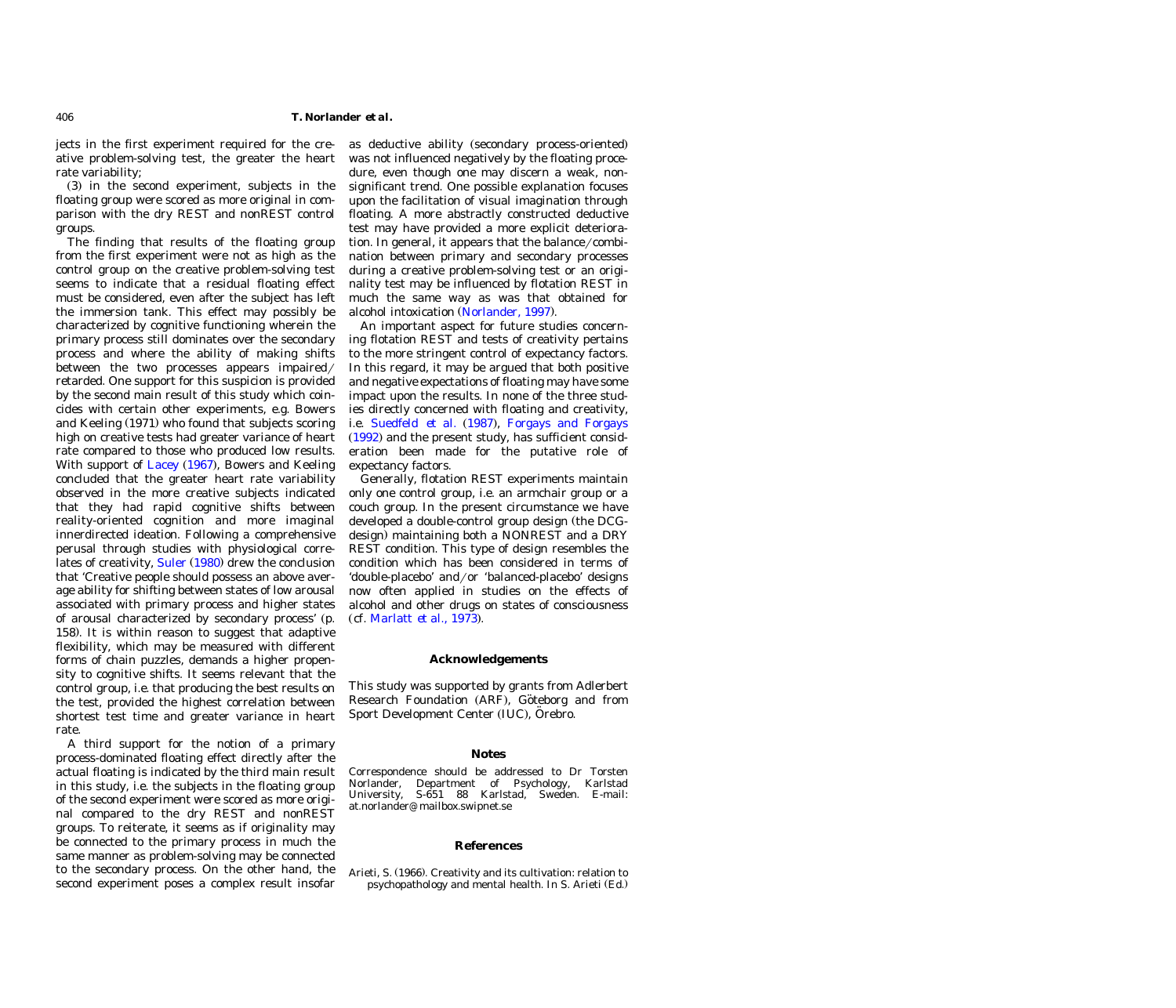<span id="page-8-0"></span>*American Handbook of Psychiatry* Vol 3. New York: Basic Books.

- Arieti, S. (1967). *The Intrapsychic Self*. New York: Basic Books.
- Aquino, C. C. (1982). Relationships between stimulus deprevation theory and creative communications. *Journal of Creative Behaviour* 16, 123-131.
- Benson, H. (1975). *The Relaxation Response*. New York: William Morrow and Company.
- Best, J. B. (1995). *Cognitive Psychology*. Minneapolis/St. Paul: West Publishing Company.
- Best, J. A. & Suedfeld, P. (1982). Restricted environmental stimulation therapy and behavioural selfmanagement in smoking cessation. *Journal of Applied Social Psychology* **12,** 408-419.
- Bowers, K. & Keeling, K. R. (1971). Heart rate variability in creative functioning. *Psychological Reports* **29,**  $160 - 162.$
- Fine, T. H. & Turner, J. W., Jr. (1982). The effect of brief restricted environmental stimulation therapy in the treatment of essential hypertension. *Behavioral Research Therapy* **20,** 567–570.
- Forgays, D. G. & Belinson, M. J.  $(1986)$ . Is flotation isolation a relaxing environment? *Journal of Environmental Psychology* 6, 19-34.
- Forgays, D. G. & Forgays, F. K.  $(1992)$ . Creativity enhancement through flotation isolation. *Journal of Environmental Psychology* **12,** 329–335.
- Freud, S. (1923). The ego and the id. In *Complete Psychological Works*, *standard edn* Vol 19. London: Hogarth Press. 1966.
- Goldberger, L. (1961). Reactions to perceptual isolation and Rorschach manifestations of the primary process. *Journal of project. Tech.* **25,** 287–302.
- Guilford, J. P. (1967). The Nature of Human Intelligence. New York: Mc Graw-Hill.
- Gustafson, R. & Norlander, T. (1994). Effects of alcohol on persistent effort and deductive thinking during the preparation phase of the creative process. *Journal of Creative Behavior* 28, 124-132.
- Gustafson, R. & Norlander, T. (1995). Effects of creative and non-creative work on the tendency to drink alcohol during the restitution phase of the creative process. *Journal of Creative Behavior* 29, 25-35.
- Hajcak, F. (1976). The effects of alcohol on creativity. *Dissertation Abstracts International*, **36,** 6380B-6381B.
- Holland, J. L. & Barid, L. L. (1968). The Preconscious Activity Scale: the development and validity of an originality measure. *The Journal of Creative Behavior* **2**, 18–25.
- Holmquist, R. (1973). *Testbeskrivning for FREGO* (Manual for the FREGO test). Stockholm: Psykologiförlaget.
- Holmquist, R. (1974). *Testbeskrivning for Syllogismer I och II*(Manual for the Syllogismer I and II test). Malmö: Meddelande från Metodoteket.<br>Holmquist, R. (1986). Manual till FS: Förändring och
- $stability(\text{Manual for the FS test: Change and stabilizer})$ ity). Stockholm: Psykologiförlaget.
- Hutchison, M. (1984). *The Book of Floating*: *exploring the private sea*. New York.
- Jacobs, G. D., Heilbronner, R. L. & Stanley, J. M. (1984). The effects of short-term flotation REST on relax-

ation: a controlled study. *Healthy Psychology* **3,**  $99 - 111.$ 

- Klein, G. S. (1961). On inhibition, disinhibition and 'primary process' in thinking. In *Proceedings of the 14th International Congress in Applied Psychology* Copenhagen: Munksgaard.
- Kris, E. (1952). Psychoanalytic Explorations in Art. New York: International Universities Press.
- Lacey, J. I. (1967). Somatic response patterning and stress: Some revisions of activation theory. In M. H. Appley & R. Trumbull (Eds) Psychological Stress: *issues in research*. New York: Appleton-Century-Crofts.
- Larsson, G. (1987*a*). Routinization of mental training in organizations: effects on performance and well-being. *Journal of Applied Psychology* 72, 88-96.
- Larsson, G. (1987*b*). Jogging och kreativitet: En explorativ fallstudie Jogging and creativity:An explorative Ž case study). In G. Patriksson (Ed.) Aktuell Beteende*vetenskaplig Idrottsforskning*: *SVEBIs arsbok* ˚ . Lund, Sweden: SVEBI, pp. 106-121.
- Larsson, G. (1991). Mentala träningstekniker i preventivt och behandlande syfte. Karlstad: *Centrum för*<br> *folkhälsoforskning* .
- Larsson, G. & Starrin, B. (1988). Effects of relaxation training on verbal ability. *Journal of the Society for* Accelerative Teaching and Learning 13, 147-163.
- Lee, A. B. & Hewitt, J. (1987). Using visual imagery in a flotation tank to improve gymnastic performance and reduce physical symptoms. *International Journal of Sport Psychology* **18,** 223-230.
- Marlatt, G. A., Demming, B. & Reid, J. (1973). Loss of control drinking in alcoholics. *Journal of Abnormal Psychology* 81, 233-241.
- Martindale, C., & Dailey, A. (1996). Creativity, primary process cognition and personality. *Personality and Individual Differences* **20,** 409-414.
- Maslach, C. (1988). *Utbränd* Burnout—the cost of caring . Trans. P. Wiking, Stockholm: Natur och Kultur.
- Maslow, A. H. (1968). *Toward a Psychology of Being*. New York: D. Van Nostrand Company.
- McAleney, P. J., Barabasz, A. & Barabasz, M. (1990). Effects of flotation restricted environmental stimulation on inter-collegiate tennis performance. *Perceptual and Motor Skills* **71**, 1023-1028.
- Norlander, T. (1995). Alcohol and the Creative Process. *Formulation of a research model through experiments with alcohol and integrative Creativity*. Orebro: REPRO.
- Norlander, T. (1997). *Alcohol and the Creative Process. Frameworks of influence by alcohol upon creative performance*. Orebro: Tryckverkstaden. Doctorial dissertation.
- Norlander, T. & Gustafson, R. (1996). Effects of alcohol on scientific thought during the incubation phase of the creative process. *Journal of Creative Behavior* **30,** 231-248.
- Norlander, T. & Gustafson, R. (1997). Effects of alcohol on picture drawing during the verification phase of the creative process. *Creativity Research Journal* **10,**  $355 - 362.$
- Norlander, T. & Gustafson, R. (1998). Effects of alcohol on a Divergent Figural Fluency test during the illumination phase of the creative process. *Creativity*